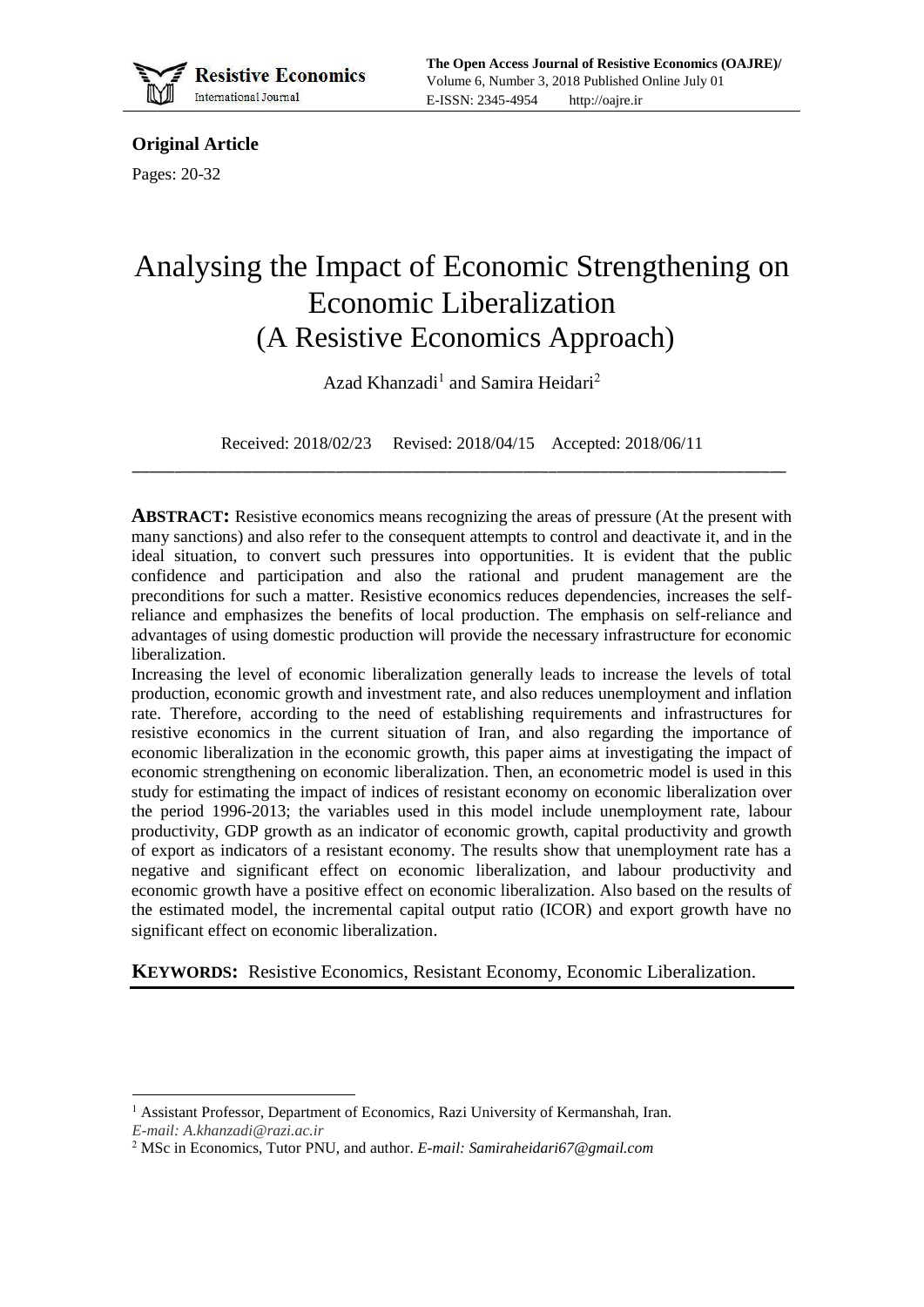## **1. INTRODUCTION**

Economic studies show that an open economy has better performance than a highly controlled economy. Experiences of successful developed economics show that trade and economic liberalization have played an important role in economic growth (Sharifi Renani, 2013). Also under a more open trade regime, rising demand for unskilled labour could benefit to poor workers by increasing workers real wages, as well as could create more jobs in the formal economy, and reduce poverty in developing countries (Kis-Katos and Sparrow, 2013).

In fact, economic liberalization is a part of the structural adjustment policies that includes a series of measures to reduce state intervention in the financial markets, goods and services, jobs and commercial sectors, and ultimately leaving it to the market mechanism. Economic liberalization policies seek to achieve the goals such as economic growth, full employment of production factors, price stability, balance of payments equilibrium and the promotion of social welfare (Sharifi Renani, 2013). Therefore, economic liberalization is an important factor in increasing aggregate output, employment, welfare, total factor productivity and economic growth (Becker, 2014).

After the imposed war, the structural adjustment policies in Iran were included in the first development plan, and government adapts itself more or less in accordance with the program plans. There were some productions according to the development plan and structural adjustment policies in Iran, but because of duplicative and waste productive units with low technology, achieving an economic and acceptable measurement seemed impossible.

In this case, Sharma and Oczkowski (2000) in their study for Nepal found that although trade policy reform for productivity growth (in countries with the least degree of development) is a necessary condition, it is not sufficient for this matter and other factors such as proper investment and human capital policies should also be considered.

In fact, preparing the infrastructure structural adjustment policies and economic liberalization will not result in only favorable results; it may even have negative effects such as destruction of industries in the country. In this regard, the resistive economy can provide the necessary infrastructure for economic and trade liberalization.

Resistive economy is an economic –management model for resisting the national economy against threats and for making possible actions for breaking the sanctions, and for overcoming the dominated regime. It is progress oriented, productive, extraverted, endogenous, and brings about opportunities (the Commission on Macroeconomics and Trade System Office, 2013). An economy with the attribute of being resistive economy should try to play an effective role in the global economy; in such a way that, each political system wants to enforce sanctions against the country; as a result, the global economy faces the security risks (Tary and Kaviani, 2013).

Therefore, this study aimed to analyze the relationship between economic liberalization and the development of resistive economics.

# **2. Literature Review**

Tayebi et al (2014) in their study have investigated the impact of trade liberalization on productivity, and put this idea that emphasis on trade liberalization has been the fundamental changes in economic policies of the countries in the past decade. However, trade liberalization should have destructive effects such as increasing dumping, but if this liberalization is associated with preparing the infrastructure and healthy competitive environment through improved access to foreign new technologies and by increasing the incentive for innovation, and also improving the quality coming into existence due to competition in world markets, it would result in increasing productivity increase. An important result of this study is the positive relationship between degrees of economic openness and total factor productivity.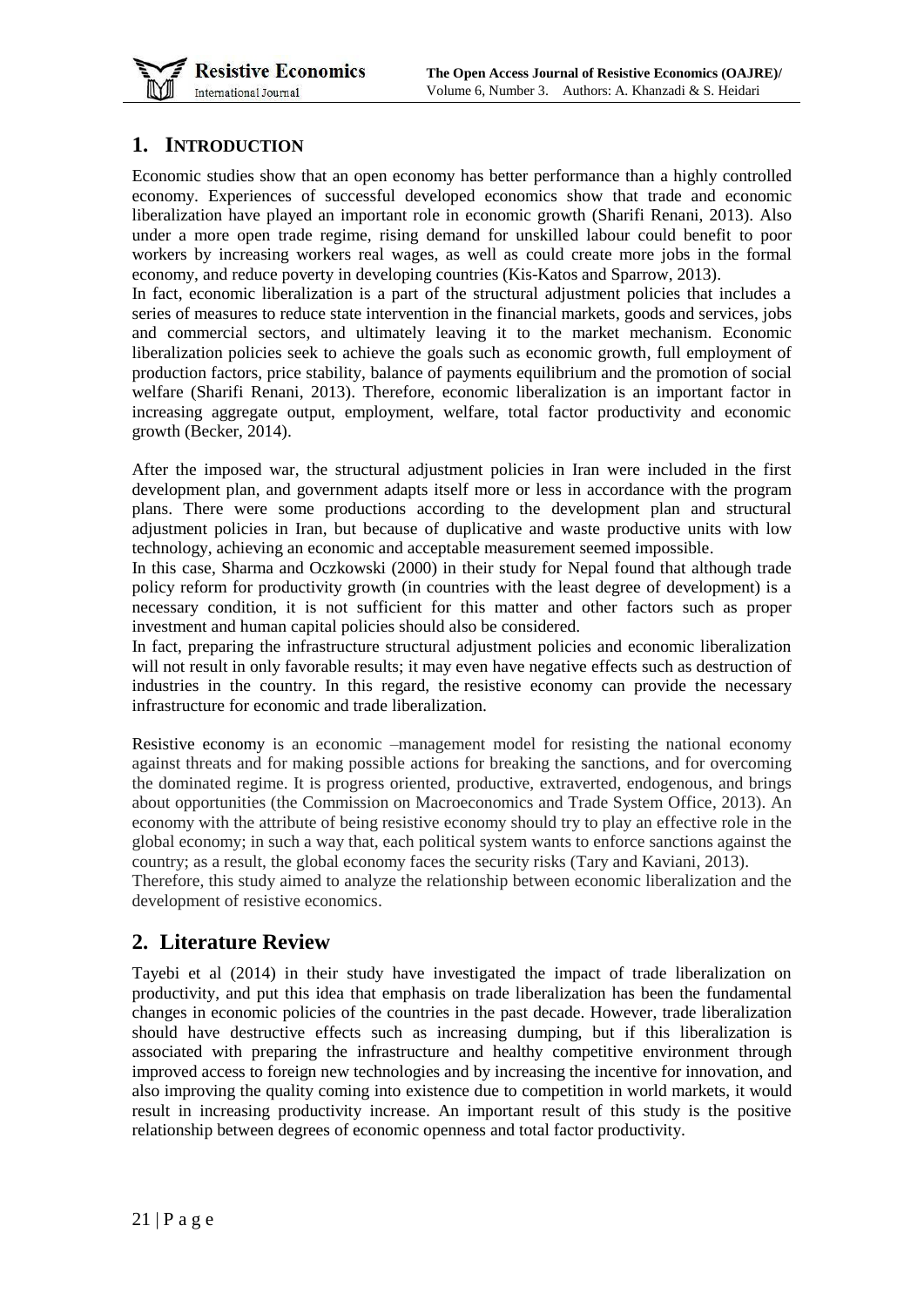

Naserieh and Hosseinipour (2014) in their study show the factors of resistive economy in university and community. Factors including paying attention to entrepreneurship followed by relying on knowledge - based economy, paying attention to knowledge - based firms, consumption management and maximum use of time and resources, is in highest priority in setting this theory in comparison with other factors. Also comparing average degrees in setting resistive economy within society shows that factor of diplomacy system's motion followed by supporting economic actors, reforming educational system, fast reaction of economic system to enemy's attacks, crusade lifestyle, fulfilment of public economy, centralized command, economic observing and exact statistics, conservation and reforming publicity system is in highest priority in comparison with other factors.

Also Bajona et al (2010), analyzed the effects of trade liberalization on growth and productivity by using some of the most popular models of international trade, including static Hkchr Ohlin model, Ricardian model with a continuum of goods and new business models such as models of monopolistic competition. Their analysis over the period 1998-2008 for Mexico and 1990-2000 for China concluded that trade liberalization due to increasing product diversity and number of firms, leads to higher real GDP growth rate and increases productivity.

Njikam (2009) by using pre-and post-reform industry-level panel and aggregate national infrastructure data, examines the effect of infrastructures on industry productivity for Cameroon. The results suggested that infrastructure stock index contributed to output growth and boosted productivity in both sub periods, but the post-reform effects were stronger. Infrastructure quality index significantly affected productivity growth only in the post-reform era.

India has one of the most closed trade regimes in Asia, with high levels of tariff and non-tariff barriers respectively. India's Trade liberalization began in 1991 and extensive changes in its trade regime created consequently. Accordingly, Geng (2008) by using a model of endogenous growth explored effects of trade liberalization on total factor productivity in India. He mentioned that the response to trade reform does not occur immediately, and reforms are needed to react and affect approximately 4-8 years. He also expressed that small industries with low competitive power will not benefit from the liberalization of interest, and liberalization increases productivity in the large industries with high competitive power. As a result, trade liberalization has positive effect on economic performance based on suitable infrastructural and resistive economics is needed for this infrastructure.

# **3. Theoretical Framework**

Emphasis on economic liberalization and the removal of barriers to the flow of goods, services and capital, and limiting the government intervention in the economy, and moving toward the order of market are the main changes in social and political systems of the countries in the past decade (Tayebi et al., 2014).

Therefore, in the late 1970's, a major turnaround in economic policies happened in most countries including developed industrial countries and under developed countries, which later known as an economic liberalization.

In fact, this turning point, in developed industrial countries, was a reaction to unintended and harmful consequences of welfare states with good intentions to overcome problems such as poverty, income inequality and lack of proper insurance coverage. It caused an unprecedented expansion of government intervention in the economic area. The situation was worse in under developed economies. In Newly independent countries after World War II, the government heavily was influenced by socialist ideology, and the focused government economy was a tool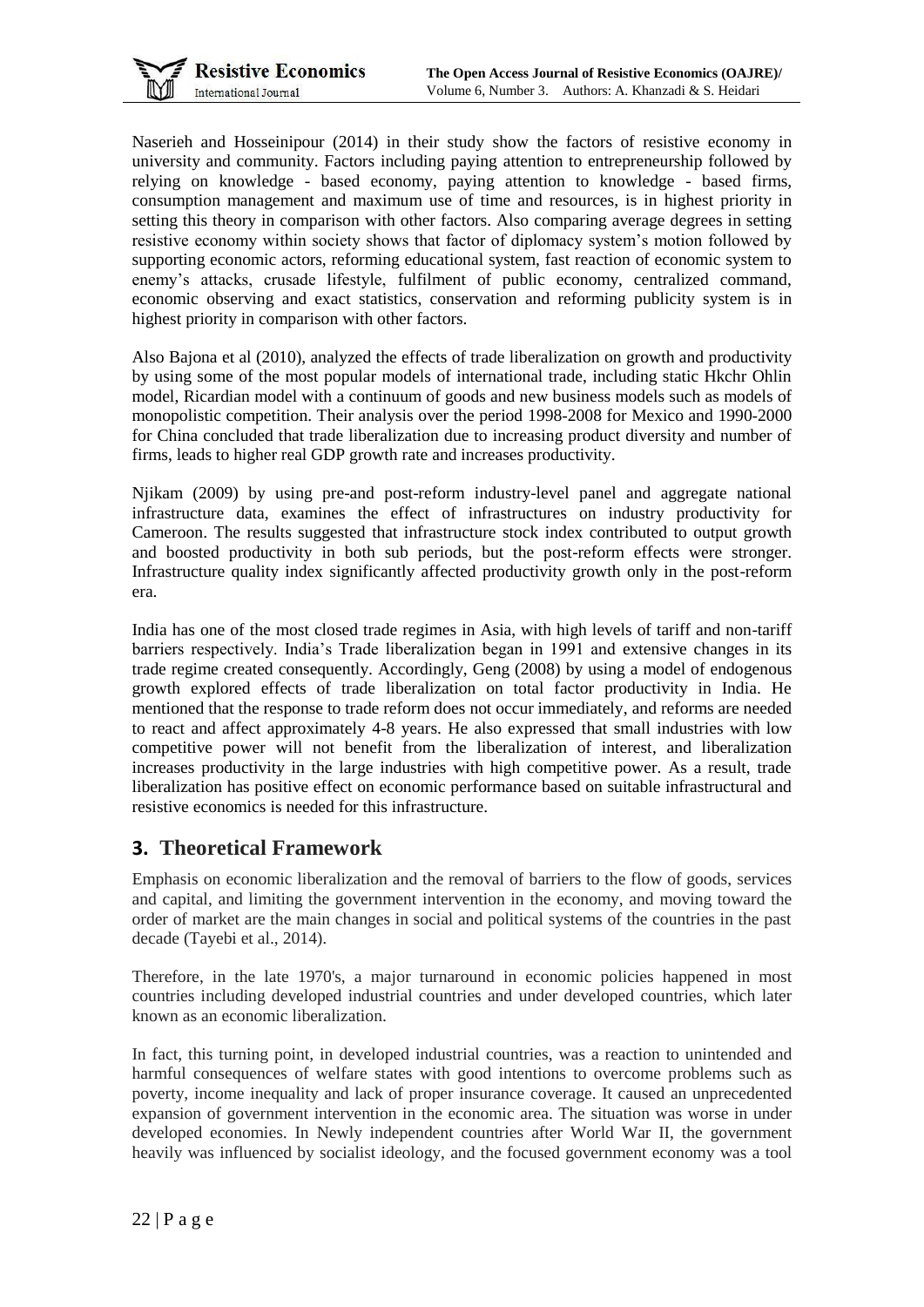for developing economy and fighting against the influence of foreign colonists. But, the historical fact show that governmental closed economics and government's support policies have no outcome but poor economic performance and the persistence of poverty and unemployment (Ghanineiad, 2012).

In this regard, a number of developing countries with efforts in the field of economic liberalization reforms aimed at increasing the role of market and, reducing the barriers to international trade and transferring the capital. In the 1980, the successful experience of South East Asian countries such as Korea, Taiwan and Singapore, in addition to encouraging the scholars and opinion-makers to further exploration of International Economics and Development Economics, led Policy makers and economic agents in other countries to be encouraged to follow and emulate them, and to reconsider their economic policies (Babazadeh, 2007)

The new economic policy (liberalization) includes a series of steps to reduce government control of the financial markets, goods and services, labour and eventually delegate them to the external sector and the market mechanism. These measures include deregulation, reduced government intervention in financial markets and determining the market as the price marker (supply and demand mechanism), removal of subsidies, moving towards a floating or independent currency system or supervised floating currency, and changes in the value of money, the movement towards trade liberalization and the elimination of tariff and nontariff restrictions, facilitating the movement of capital, participation of foreign investors and debt and bank deposit rate deregulation (Abdolkhany, 2007). That trade liberalization is one of the main pillars of economic liberalization (Babazadeh, 2007). Despite the fact that in economic theory, the role of trade openness as an effective means of improving welfare is already emphasized the emergence of new growth theories, mostly starts with the work of Romer (1986) and Lucas (1988). It argued that a country with a greater degree of openness can absorb new technology, which may be spread between the different countries is vulnerable and in the domestic and the external market confronted with the higher competition (Ghochy, 2003).

In fact, trade liberalization makes industrial productivity to be improved with more differentiated products and higher quality and lower prices. The welfare surplus of consumers and the level of intra-industry trade will increase in a considerable extent. (Mlytz, 2003, Falvy, 1981 and Balassa, 1996).

The overall increase in the level of economic liberalization leads to an increase in total production, economic growth and investment rates, and reduce the unemployment rate and inflation rate (Azarmand, 2004). For example, about the impact of trade liberalization on production growth, "Kawai & Wignaraja (2014)", "Khan & Qayyum (2006)" and "Cihan & Dutta (2005)" concluded that trade liberalization led to economic growth. And also "Binici et al (2012)" and "Jin Jang (2006)" showed that trade liberalization led to lower inflation.

However, the desired results of economic liberalization would not happen in developing countries without the infrastructure preparation, for example, in a country with unskilled labour or industry-based structure with low productivity, trade liberalization in the short-term increases wages and poverty, and will raise the unemployment and even destruct country's industries continuously.

Also for economic liberalization and trading efficiency, the government intervention must be reduced in the economy, and government should increase investment in infrastructure and manufacturing to provide a healthy competitive environment (Masood Ahmed, 2010)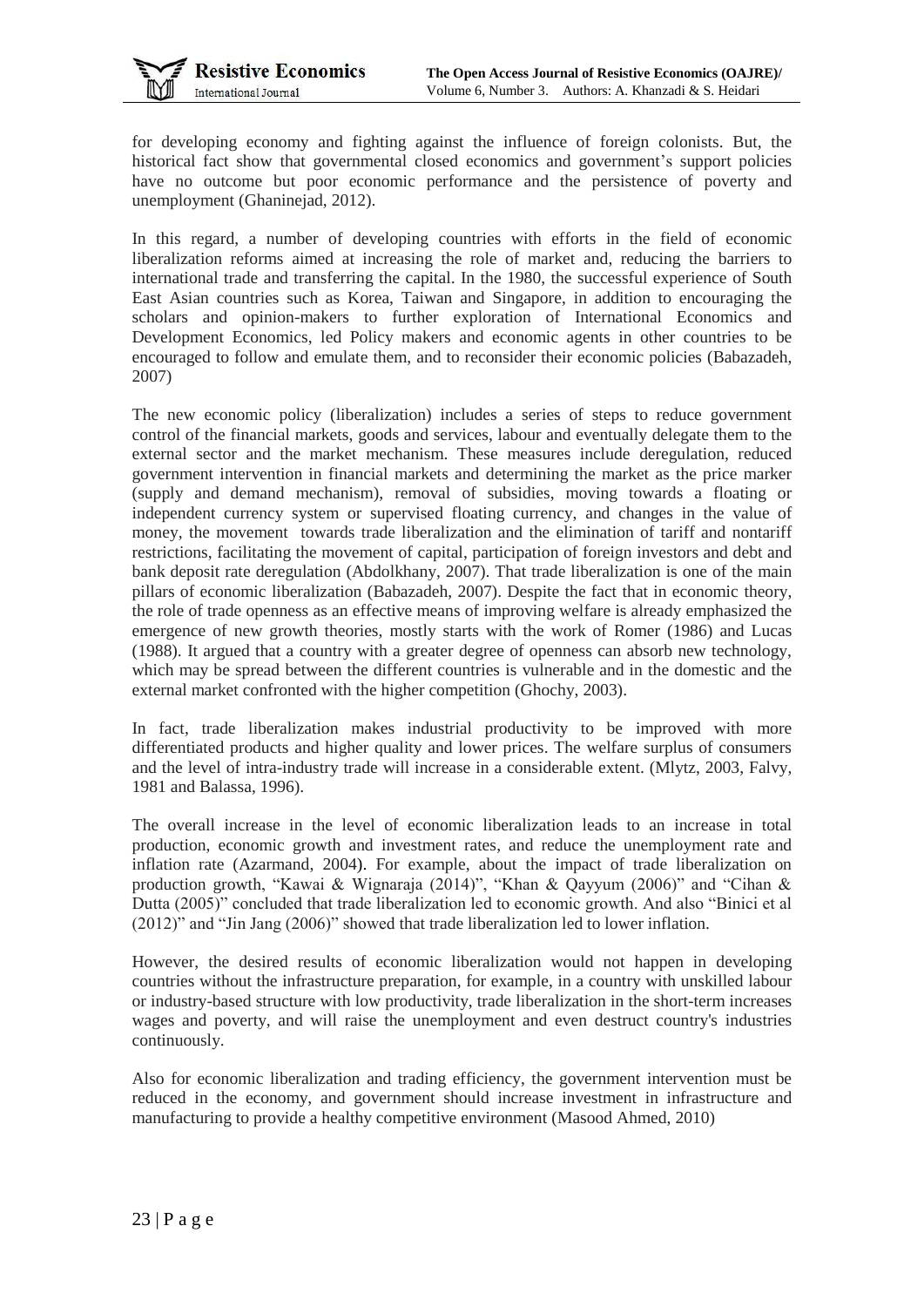In this regard, the resistive economy is a concept that can provide the necessary infrastructure for economic liberalization.

Briefly the economic resistance is a kind of economy that can be noted, in addition to its dynamic interaction with the outside world and the possibilities of free trade economic security is maintained, and fluctuations in the international economic environment and its threats, should have the least adverse effects on macroeconomic variables in long-term trend. Hence an economy certainly needs all of these abilities to make optimal use of its capacity (Tari and Kaviani, 2013).

In fact, the resistive economy is a kind of economy that provides the basis for economic growth and prosperity for a nation even under pressure and sanctions (Arabi, 2013).

There is a realistic look (not the extreme optimism of neoclassical models) to the external world in the resistive economics. Resistive economics doesn't assume that the economy can provide all its needs such advanced technologies from other countries. On the other hand, country by expressing its right positions in the international space doesn't ignore the useful relationships with the external world (Tari and Kaviani, 2013). Therefore the economy tries to diversify all the investments (including human, physical and social) to lessen the negative effects of hostile movements of enemies. Resistive economy in the long run is less dependent on a particular commodity like oil. Although diversification and freedom from an economy based on a sole commodity is a common feature of every developed economy, but the resistive economics accomplished this job more precisely and in a larger area (with regard to strategic industries). Similarly, the implementation of performance-enhancing policies, such as privatization of the economy is done in a precise way for preventing the enemies to use the unemployment in relation to their benefits (ibid).

## **3-1. Resistive Economics Characteristics for Establishing Economic Liberalization**

Resistive Economics index is a parameter that is measured by the strength of an economy. This index is very important, and many countries try to identify their resistance as the main basis of this index (Commission on Macroeconomics and Trade Office, 2013).

The dimensions of this index are presented as follows:

## **3-1-1. Low unemployment rate**

Unemployment is extremely costly. Unemployment reduces the actual output relative to potential output; and also it reduces savings and capital formation rate. A country with a high degree of unemployment cannot compete with other countries in the field of production. Job creation should be accomplished according to the realities of the global economy, future developments, according to assuming possible advantages for Iranian economy. Investing in activities using just the government subsidies with import monopolies, and narrowing the circle of importing could be a short-term sedation effects (S. Shokri, 2001).

Many developed countries in economic transition have experienced similar situations and different methods have been used to support employment; which means that, they allowed firms with low power of competition to have dissolved or restructured deal, At the same time after dissolving these firms, for solving the unemployment problems, they have participated in training the human resources and making new job opportunities.

Thus, in these countries, only highly competitive industries have grown because they have been able to adapt themselves with the technological progress and changes in business conditions (Jalali and Motiei Brothers, 2013).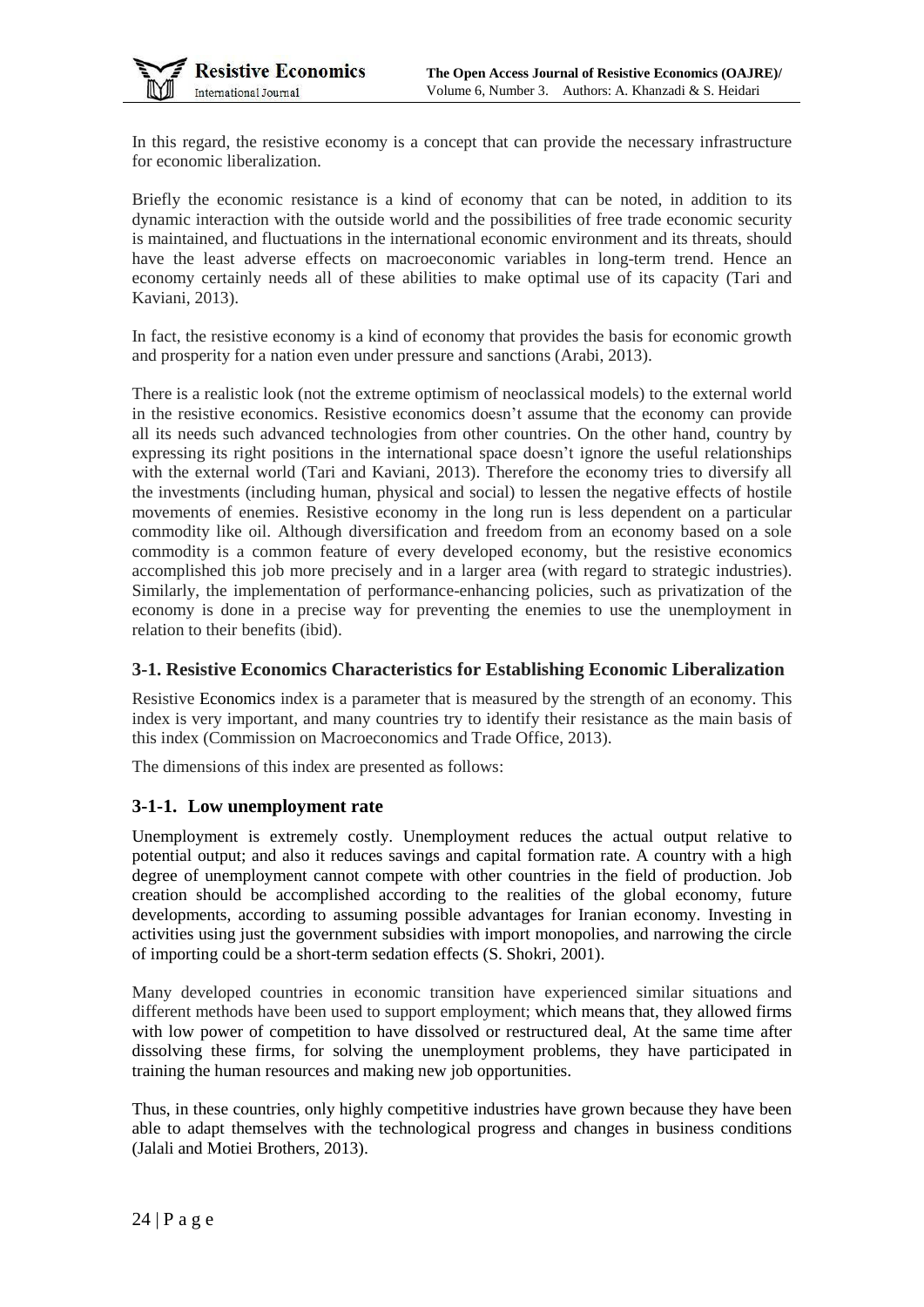In fact, depending on the degree of competitiveness of firms, trade liberalization can have two consequences as follows:

If a firm has a low competitive power, and has no infrastructure to support all of it, considering the intense international competition is likely to fail. But if the firm has an appropriate degree of competitiveness, through learning and innovation makes the development and increase in new jobs associated with increase efficiency and productivity. In this regard, Xu (2004) argues that, preparing the infrastructure, for example, by increasing internal revenues and declining internal consumption that is to increase investment certainly.

## **3-1-2. High efficiency, especially that of labor productivity**

In recent decades, the overall strategy for economic growth is productivity increase. Productivity indexes are calculated and analyzed by the efficiency of different economic sectors in the use of resources (Mardani , 2004). The main issue enhances productivity in economic, social and political impact communities, such as inflation, increased levels of welfare, increased employment and increased economic competitiveness (Valizadeh Zenour, 2005).

On the other hand, increasing productivity increases the competitiveness of the economy through Productive use of resources and lower production costs, and reducing the level of prices will have a significant role in the economic liberalization.

## **3-1-3. Non-Bipolar Community**

Being non-bipolar can be logical in so far it represents the differences of people, and can be a positive factor for more work and efforts.

When income inequality is very drastic that the society is divided into rich and poor groups, it causes serious danger to society.

Poverty will prevent full participation in public programs, and the disappointed and poor masses don't resist against the invasions (Tari and Kaviani, 2013).

## **3-1-4. High social capital**

Strengthening social capital aims at attracting the public sympathy for raising the national resistance and efforts to promote social justice, equal opportunities, capabilities of the society, with the aim of attracting more people to participate in economic activities (Commission on Macroeconomics and Business Administration, 2013)

Also, an increase in social capital through increased skills and creativity and innovation improves competitive in an economic system.

The literature of Social capital empirically has shown the importance of this kind of investment in human capital education, access to financial development, government policy and action efficiency, innovation, information flow and increase in productivity and achieving the required economic growth (Iyer et al, 2005). The economy needs to increase the social capital of the resistance.

## **3-1-5. Diversifying the country's export earnings**

Countries with high dependence on exports of one or more products are caught in a vicious cycle of being under developed. This Phenomenon can be considered extreme specialization.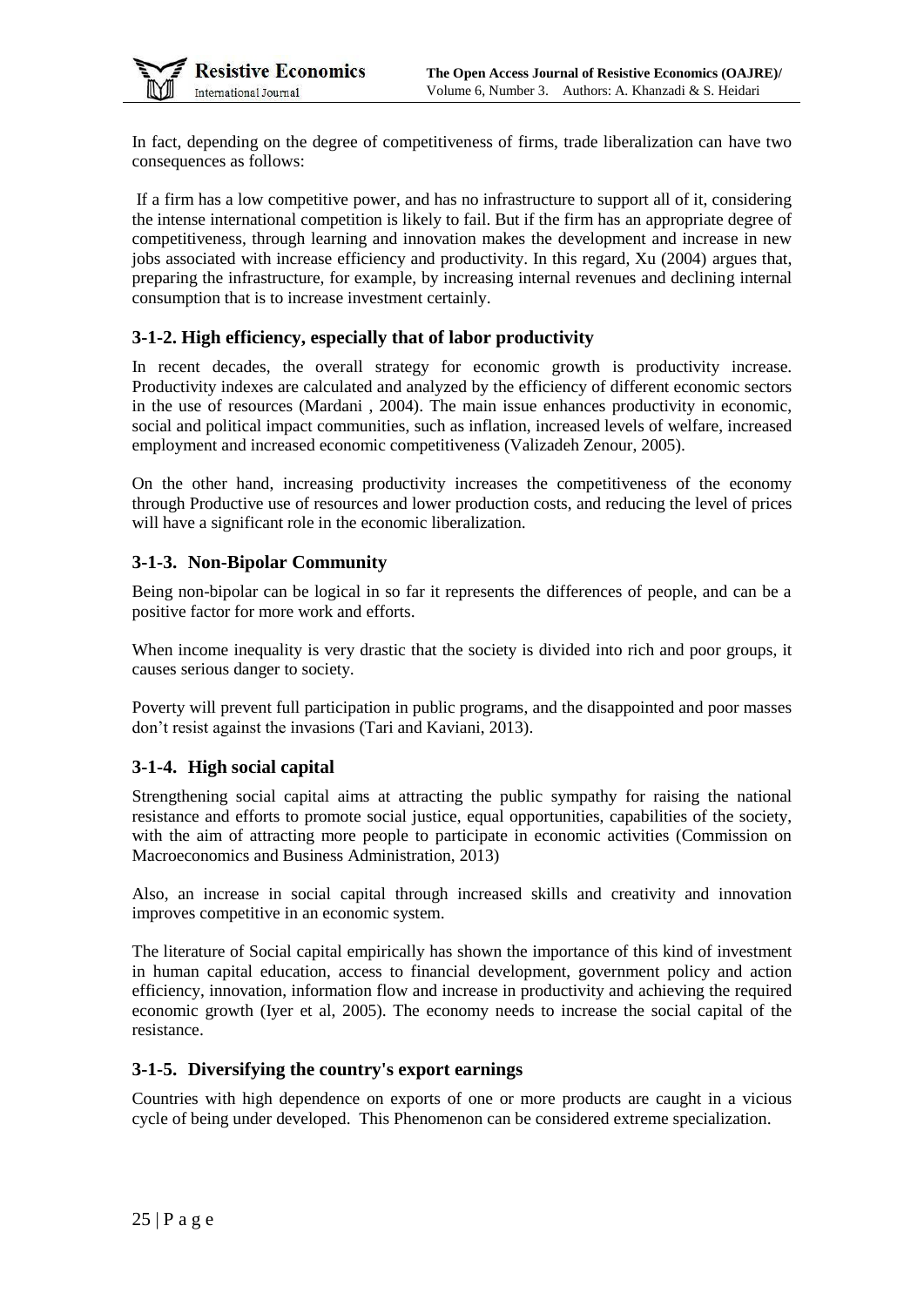Mineral resources, especially oil-exporting countries have great importance. Mineral products, as fluctuations in prices, especially crude oil, will greatly fluctuate on the country's foreign exchange earnings.

In such circumstances, with the loss of foreign exchange earnings, they have to get used to secure the loans and foreign aid; it causes severe dependence and disruption of the economy.

On the other hand, fluctuations in economic growth will be sustained, because experiences have shown that an increase in export earnings during the boom, does not compensate lower income for the decline (Shdyak et al, 2008)

Generally, if a country has various international markets, the producers have greater bargaining power, and reduce the risk of damage to the country's independence (Tari and Kaviani, 2013).

In our country variation in export earnings is meant to develop non-petroleum exports (ibid).

#### **3-1-6. High economic growth**

Economic growth has always been a concern of policymakers. Economic growth means producing more goods and services. Economic growth reduces poverty and may reduce the gap between the individual and society.

If a country satisfies above criteria, it is resistive against external pressure; and sanctions have little effect on the economy of that country. However, it is worth mentioning that the resistance of the economy in the short term does not conflict with economic liberalization.

For example, the increase and diversification of export earnings is an indicator of a resistive economy, because it frees the economy from being dependent on a single product for exporting. This matter can remove the fluctuations and risks of monoculture export. But in the long term, resistive economy by preparing the infrastructure for the liberalization trade and economy will play an important role in liberalization. It can use this liberalization without a risk that threatens the liberalization without prepared infrastructures. Then, the resistive economics can play a great role in universal market, and any threat to it brings about universal threat.

## **4. Introducing The Model And Estimation Method**

In this study, for establishing the requirements of evaluating the effects of economic liberalization on resistive economics, the following model is used:

$$
El_t = \alpha + \alpha_1 UN_t + \alpha_1 Pr_t + \alpha_1 GDP_t + \alpha_1 ICOR_t + \alpha_2 Eg_t + \varepsilon_t
$$
\n<sup>(1)</sup>

In which, El (Economic liberalization) represents the index of economic liberalization, UN for unemployment rate, Pr for labor productivity index, GDPg represents growth of GDP (as an indicator of economic growth) in year t, ICOR is index of capital productivity, and Eg represents ε export growth reflects a disturbing model.

Measuring the degree of openness of the economy quantitatively requires the determination of indicators that are manifestation of the objective economic criteria. In this context, one of the most popular indicators of economic liberalization is the Heritage Foundation's index that is used in the study.

Incremental capital output ratio (ICOR) indicates the proportion of investment in previous periods related to the increased production in later periods. In fact, this index is a measure of the productivity of capital.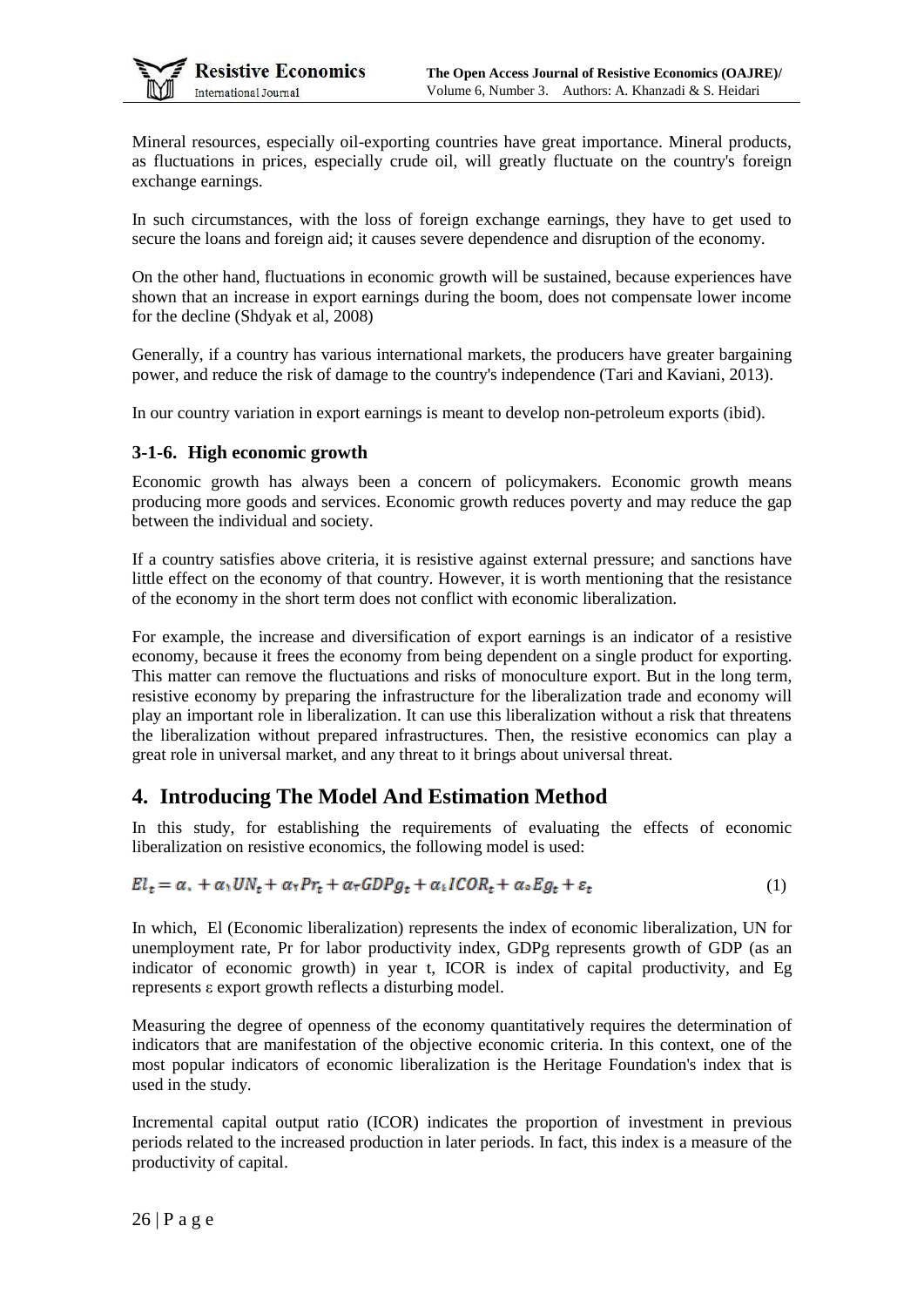ICOR index is estimating investment that is necessary to achieve the target rate of economic growth. It is noteworthy that the rate of increase in capital investment has been calculated with a lag of one year from the assumption that has impacts on production.

To estimate the model, ordinary least squares OLS is used, the selection of variables is used in the model to test for omitted variables and additional done, and finally, because of autocorrelation in the model and for estimating the final model, the method of ARMA is used.

Then, to show structural changes in the pre-ban and post-ban breakpoint Chow test is used. In this test the null hypothesis of equality of functions in the two periods is studied.

# **5. Estimation of The Model And Interpretation of Results**

Table (1) shows the results of estimating model (1). For model specification test, we have used Wald test, and the results of this test indicates that there is no specification error in our model.

F-statistics indicate that the function is significant, the coefficient of determination R - squares has a high percentage (0.89), and it is indicating that the independent variables are a good explanation model for the dependent variable

There are no problems due to anisotropy variance and autocorrelation models and Heteroscedasticity, and the F-statistics and statistics relating to the Durbin - Watson indicate the absence of autocorrelation that is the same variance.

| <b>Variable</b>                     |             | Coefficient            | <b>T-computational</b>   |                        | <b>Critical value</b> |  |  |  |
|-------------------------------------|-------------|------------------------|--------------------------|------------------------|-----------------------|--|--|--|
| $\mathbf C$                         | 42.09330    |                        | 5.118                    |                        | 0.00                  |  |  |  |
| <b>UN</b>                           | $-1.821871$ |                        | $-4.992$                 |                        | 0.00                  |  |  |  |
| Pr                                  | 9.055692    |                        | 4.938                    |                        | 0.00                  |  |  |  |
| <b>GDPg</b>                         | 0.558395    |                        | 3.156                    |                        | 0.01                  |  |  |  |
| <b>ICOR</b>                         | $-0.022786$ |                        | $-0.460$                 |                        | 0.65                  |  |  |  |
| Eg                                  | $-0.032869$ |                        | $-1.541$                 |                        | 0.15                  |  |  |  |
| AR(1)                               | 0.023884    |                        | 0.066                    |                        | 0.94                  |  |  |  |
| MA(1)                               | $-0.997324$ |                        | $-5.909$                 |                        | 0.00                  |  |  |  |
| <b>Test assumptions</b>             |             |                        |                          |                        |                       |  |  |  |
|                                     |             |                        |                          |                        |                       |  |  |  |
| <b>Type of test</b>                 |             | <b>Test statistic</b>  | <b>Critical value</b>    | <b>Result</b>          |                       |  |  |  |
| <b>Specified model</b>              |             | $F = 34022.74$         | 0.00                     | Corrected model        |                       |  |  |  |
| <b>Overall significant function</b> |             | $F = 10.439$           | 0.00                     | Significant            |                       |  |  |  |
| <b>Explanation power</b>            |             | $R^{\tau} = 0.89$      |                          | High explanation power |                       |  |  |  |
|                                     |             |                        |                          |                        |                       |  |  |  |
| Heterogeneous variance              |             | $F = 0.431$            | 0.87                     | Homogeneous variance   |                       |  |  |  |
| <b>Autocorrelation</b>              |             | $DW = 2.17$            | $\overline{\phantom{a}}$ | Non-auto correction    |                       |  |  |  |
| Normality of the residual           |             | $\chi^{\rm v} = 3.794$ | 0.15                     | Normal                 |                       |  |  |  |

Table 1: Results of model estimation according to ARMA method (1, 1)

Source: research findings

Based on the results obtained from estimating the model in Table (1) we can conclude:

Raising the unemployment rate has negative and significant effect on economic liberalization. Increasing the production reduces unemployment and power of international competitiveness. Much unemployment reduces the security of occupation.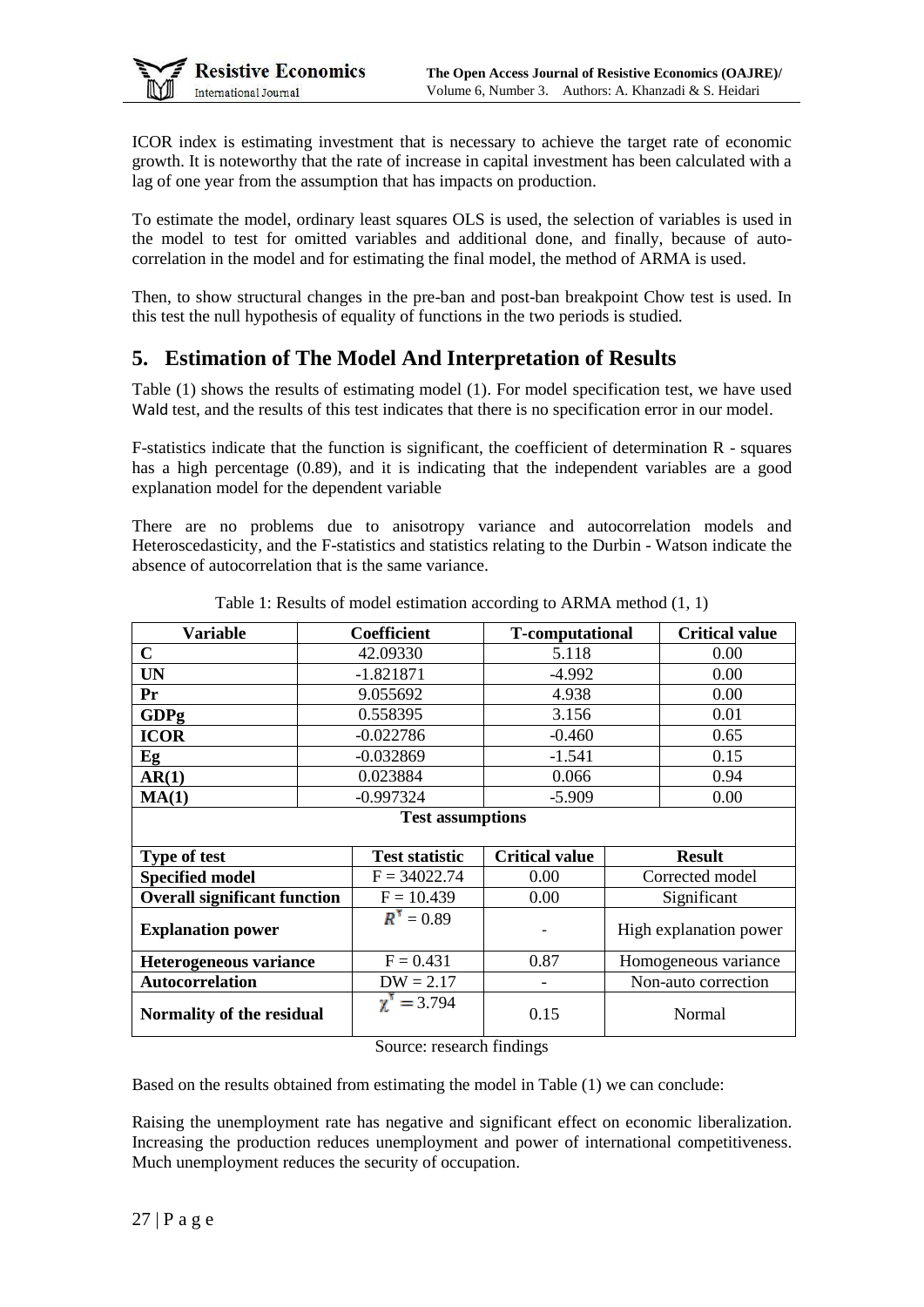Also reduction in labor force productivity, reduces production and quality of products and hence reduce the competitive strength at the international level and it causes the country does not have a chance for economy liberalization. Increasing addiction, and mental illnesses, violence, irregularities are the after-effects of unemployment. It reduces the social capital, and power of resistive economics. In addition, the added-worker hypothesis refers to this point that when unemployment is increased, and the incomes of a family don't concord with the needs of members, the other members of family other than father and mother participate in a effort for supplying the required income. Even, many of them enter the market when are very young, and leave the school. This problem reduces the literacy, and job professionalism. The non-optimal labor force results less grade of production, products with a low quality, and decreasing the power of competition in an international field. Consequently, the country cannot be ready for liberating its economy.

The effect of labor on economic liberalization has been estimated, the results indicate a positive and significant effect on labor productivity and economic liberalization.

Despite of sanctions and pressure, the growth and prosperity would be possible, if the optimality of the labor and productivity would be increased.

Another result of this study is the effect of economic growth on economic liberalization, which according to the results economic growth has positive and significant effects on economic liberalization.

As noted before, economic growth has a significant role in developing and increasing resistive economy in country. Increasing the economic growth leads to higher levels of income and welfare of the community, and reduces the income gap between the populations. Economic growth is an important economic component that makes the economy resistive, and provides the necessary infrastructure for economic liberalization. Based on the results, ICOR has no significant effect on economic liberalization. A Comparison of this index in Iran with other countries shows that this index in Iran is often higher than other countries.

However, due to some problems including diversion of financial resources to unproductive activities, issues and problems in public sector investment decisions, delay in completion of the project and the quality of it, in spite of the magnitude of this, it seems that the volume of investment production does not grow relatively; and even reducing relative price of capital in relation to labor force (due to low real rate of interest of local currency in contrast to the real rate of wage on the one hand, and continuous growing direct and direct costs of people on the other hand) caused the increasing of capital in relation to the workforce without use of production capacity, and also caused the limitation of new opportunities for employment. Failure to complete unfinished project has aggravated this situation. This approach is incompatible with the current state of the economy regarding the scarcity of resources and the unemployment rate.

Based on the results, Iran growth of export did not show a significant effect on economic liberalization, which could be derived from the economic weakness in Iran and the economy's dependence product. The oil that could be a pressure tool for us against west turned to a west's pressure tool against Iran. Reducing the dependency on oil doesn't mean that the oil that should be removed from economics of Iran, but it means to prevent selling the crude oil and prevent the rent for those closely associated with the oil revenues.

Finally, the effect of sanctions is discussed by the Chow structural break test, and its results are stated in Table (2). For this test, we choose 2007 as break year, since the first sanctions in banking, insurance and freight Iran in this year.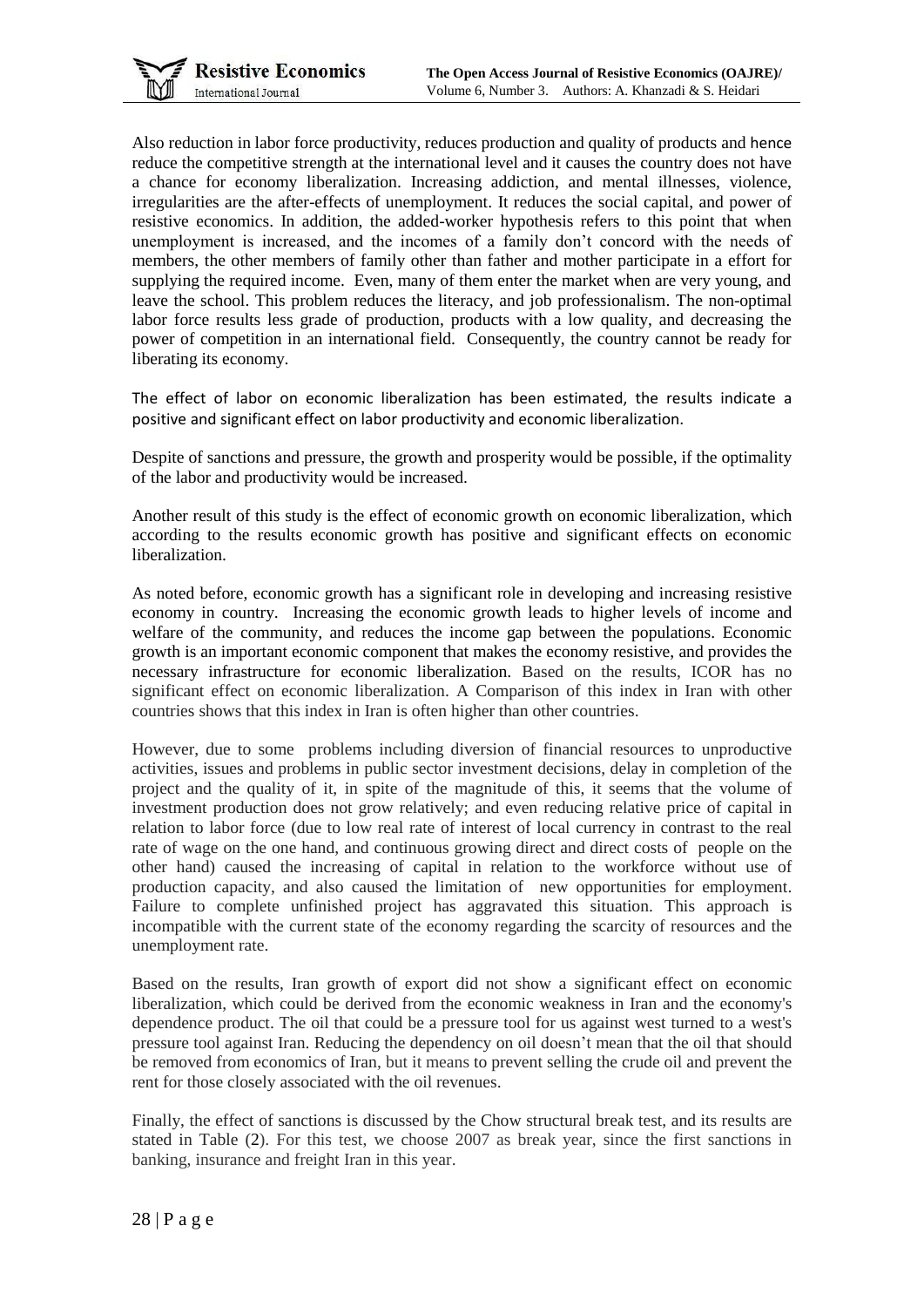| <b>Statistics</b>    | The statistics value | Probability |  |
|----------------------|----------------------|-------------|--|
| <b>F</b> -statistic  | 4.039                |             |  |
| Log likelihood ratio | 29.110               | 0.00        |  |
|                      | $\sim$<br>$ -$       |             |  |

|  |  |  | Table 2: The Chow breakpoint test |
|--|--|--|-----------------------------------|
|--|--|--|-----------------------------------|

Source: research findings

According to the results of the breakpoint test in Table 2, both F and Log likelihood ratio statistic shows that, a structural break point occurs in 2007 due to sanctions. The sanctions have reduced foreign exchange through exports and imports of goods, services, technology and flows of foreign direct investment which destroyed profitable investment opportunities. Also, by reducing imports, the entry of production into the country decreases, and thus the country will be forced to produce goods, which have no comparative advantages and also have high costs of production.

Sanctions also reduce the exports of domestic industries with competiveness power by increasing their production costs and consequent increasing inflation. The decline in exports reduces foreign market demands, productivity and increases unemployment. Also more sanctions will decrease innovation and high technologies usage, and so all of these reasons will slow economic growth. Also the sanctions decrease degree of openness of the economy and disrupt the process of economic liberalization. The resistive economics by strengthening the economy (productivity-increasing, reducing unemployment, increasing social capital, diversifying export products, etc.) against pressure and sanctions lessens these effects, and prepares the ground for economic liberalization, and develops opportunities and international economic relations in order to provide sustainable development.

Finally, after the development of domestic economic performance, liberalization can help to promote further economic growth. However, as previously mentioned, even in the short-term, resistive economics does not contradict with economic liberalization (through the increasing and diversification of export earnings).

# **6. Discussion**

Regarding the results and literature review of this study, it can be claimed that there is a bilateral relationship between economic liberalization and productivity, growth, and other economic infrastructures. So resisting and promoting economic infrastructures do the best for economic liberalization, and hence the country can achieve good results and promote its competition power in international markets. The results of economic liberalization in a good condition are total products increasing, economic growth, high investment rate, high employment rate, and low inflation, and hence sustainable growth and development can be achieved.

In this research we analyze the role and effects of strengthening economic on economic liberalization. Most of later studies in this field show that economic liberalization is related to economic dependency, but the results of this study show that if we develop economic infrastructures, then economic liberalization will promote competition power in international markets, and long-run results of this process are sustainable growth and development.

Considering the resistive economic approach, a country can promote its infrastructures; consequently, economic liberalization will have good results in its economic performance and indices.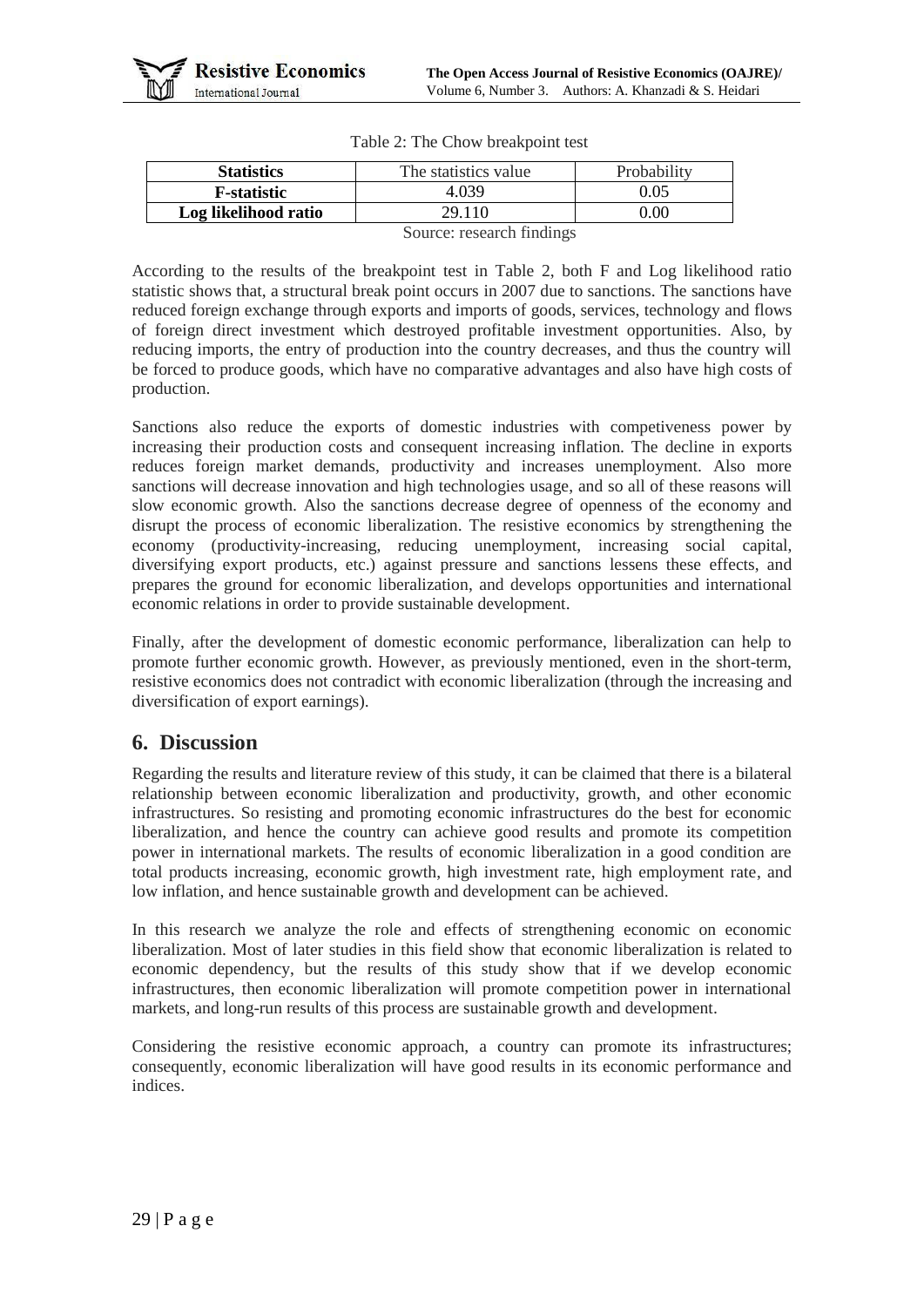## **7. Conclusions and Recommendations**

**Resistive Economics** 

International Journal

A few decades ago, economic liberalization was adopted in order to sustain competitive power in developed countries. In recent years, most of emerging and developing countries move toward economic liberalization to achieve sustainable economic growth. But economic liberalization in these countries should be provided by suitable infrastructures that could be achievable via resistive economics.

According to current economic situation of Iran brought about by economic sanctions, it is important to strength economy to reduce negative effects of sanctions. This model of strengthening economy is known as resistive economic model, and it is vital for economic liberalization.

Increasing the level of economic liberalization generally leads to increased levels of total production, economic growth, and investment rate, and also reduce unemployment and inflation rate. Therefore, according to the need of establishing requirements and infrastructures of resistive economics in the current situation of Iran, and also according to the importance of economic liberalization in economic growth, in this study we investigated the role and effects of economic strengthening on economic liberalization. Therefore, an econometric model was used in this study to estimate the impact of indices of resistant economy on economic liberalization over the period 1996-2013; and the variables used in this model were unemployment rate, labour productivity, GDP growth as an indicator of economic growth, capital productivity and growth of export as indicators of a resistant economy. The results showed that unemployment rate had a negative and significant effect on economic liberalization, and labour productivity and economic growth had a positive effect on economic liberalization. Also based on the results of the estimated model, the incremental capital output ratio (ICOR) and export growth had no significant effect on economic liberalization.

Consequently, we can say that, resistive economics can achieve positive results in long – term, and any country can achieve sustainable growth and development via this model.

## **ACKNOWLEDGMENTS**

None.

## **ETHICAL CONSIDERATION**

Authenticity of the texts, honesty and fidelity has been observed.

## **AUTHOR CONTRIBUTIONS**

Planning and writing of the manuscript was done by the authors.

## **CONFLICT OF INTEREST**

Author/s confirmed no conflict of interest.

## **COPYRIGHT**

THIS IS AN OPEN ACCESS ARTICLE DISTRIBUTED UNDER THE TERMS OF THE CREATIVE COMMONS ATTRIBUTION (CC BY 4.0)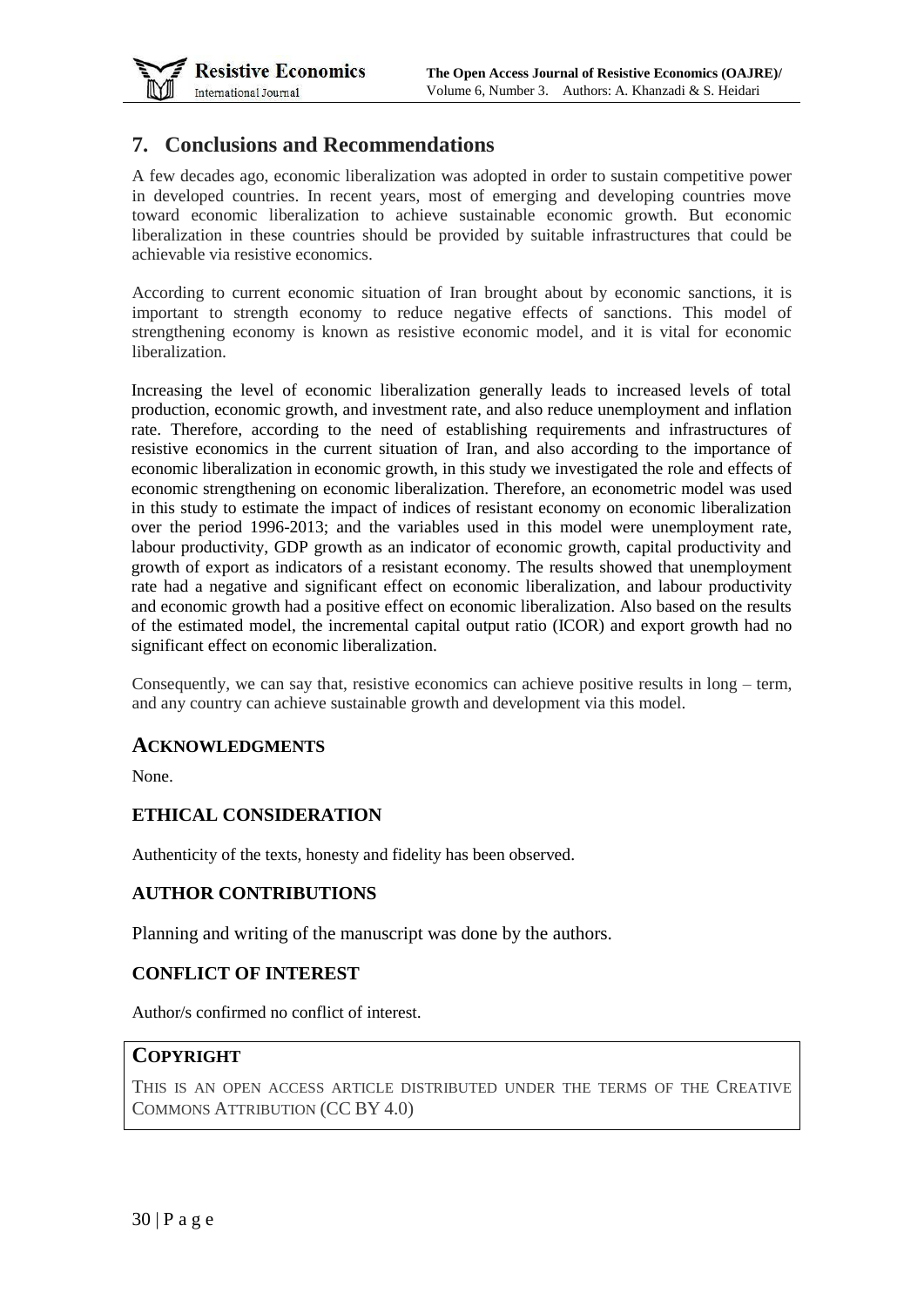# **REFERENCES:**

Abdolkhany, A. (2007), "The concept of economic liberalization", General Department of Commerce of Arabic and African Countries, (In Persian).

Arabi, H. (2013), "Resistive economics in Remarks by Supreme Leader", Macro Policy Quarterly, Vol. II, No. II, pages 9-25, (In Persian).

Azarmand, H. (2004), "The relationship between economic liberalization and major macroeconomic indicators", Master's thesis, a guidance Ahmad Jafari Samimi, Mazandaran University of Science and Technology, (In Persian).

Babazadeh, M., ghadimiDezaj, Kh. & RezaeiBakhtiar, A. (2007), "Trade liberalization and economic growth in Iran", Journal of humanities and social sciences (especially economics), Vol. VII, No. 26, pp. 13-44, (In Persian).

Bajona, C. and Helpman, (2010). "Trade Liberalization, Growth, and Productivity", prepared for the conference new direction in international trade theory, University of Nottingham.

Balassa, B. (1996), "Tariff Reductions and Trade in Manufactures among the Industrial countries", American Economic Review, pages 466-473.

Beker, B. (2014), "Heterogeneous firms and informality: the effects of trade liberalization on labor markets", Cornell University Charles H. Dyson School of Applied Economics and Management Working Paper No. 2014-13.

Binici, M., Cheung, Y. W. & Kon, S. (2012), "Trade openness, market competition and inflation: some sectoral evidence from OECD countries", Central Bank of the Republic of Turkey.

Cihan, C. & Dutta, D. (2005), "Trade Liberalisation and Economic Growth in Turkey: An Empirical Model of Endogenous Growth Analysis", Paper provided by University of Sydney, School of Economics in its series [Working Papers](https://ideas.repec.org/s/syd/wpaper.html) with number 7.

Commission on Macroeconomics and Business Administration, (2013), "First draft of the General Policies of Resistive economics and Jihad-economic", Macro Policy Quarterly, Vol. II, No. II, pages 164- 166, (In Persian).

Commission on Macroeconomics and Business Administration, (2013), "The general principles governing the Resistive economics in general policy", Macro Policy Quarterly, Vol. II, No. II, pages 141- 151, (In Persian).

Falvey, R. E. (1981), "Commertial Policy and Intra-industry Trade", Journal of international economics, pages 495-511.

Geng, N. (2008). "Trade Liberalization, Market Efficiency and Productivity Growth: A Smooth Transition Approach on Indian Firms", Department of Economics, UCSC, pages 87-105.

Ghaninejad, M. (2012), "Liberalization and Economic Performance", Publishing world economy, first printing, (In Persian).

Ghochy, R. (2003), "Thesis study of trade liberalization on productivity in the manufacturing industry with emphasis on customs tariff rates", to guidance Ebrahim Hosseini-Nasab, Master of Science Thesis, Tarbiat Modarres University, Department of Economics, (In Persian).

Iyer, S. Kiston, M. & Toh, B. (2005), "Social Capital, Economic growth and regional development", regional studies, Vol. 39.8, pp. 1015–1040.

Jalali, J. & Motiei Brothers, G. (2013), "Evaluation importance of economic liberalization", Economic Research Unit of Middle Eastern Bank, (In Persian).

Jin Jang, C. (2006), "Openness growth and inflate ion: Evidence from South Korea before the economic crises", Journal of Asian Economic, vol. 17, pp 738-757.

Kawai, M. & Wignaraja, G. (2014), "Trade Policy and Growth in Asia", ADBI Working Paper Series, No. 495.